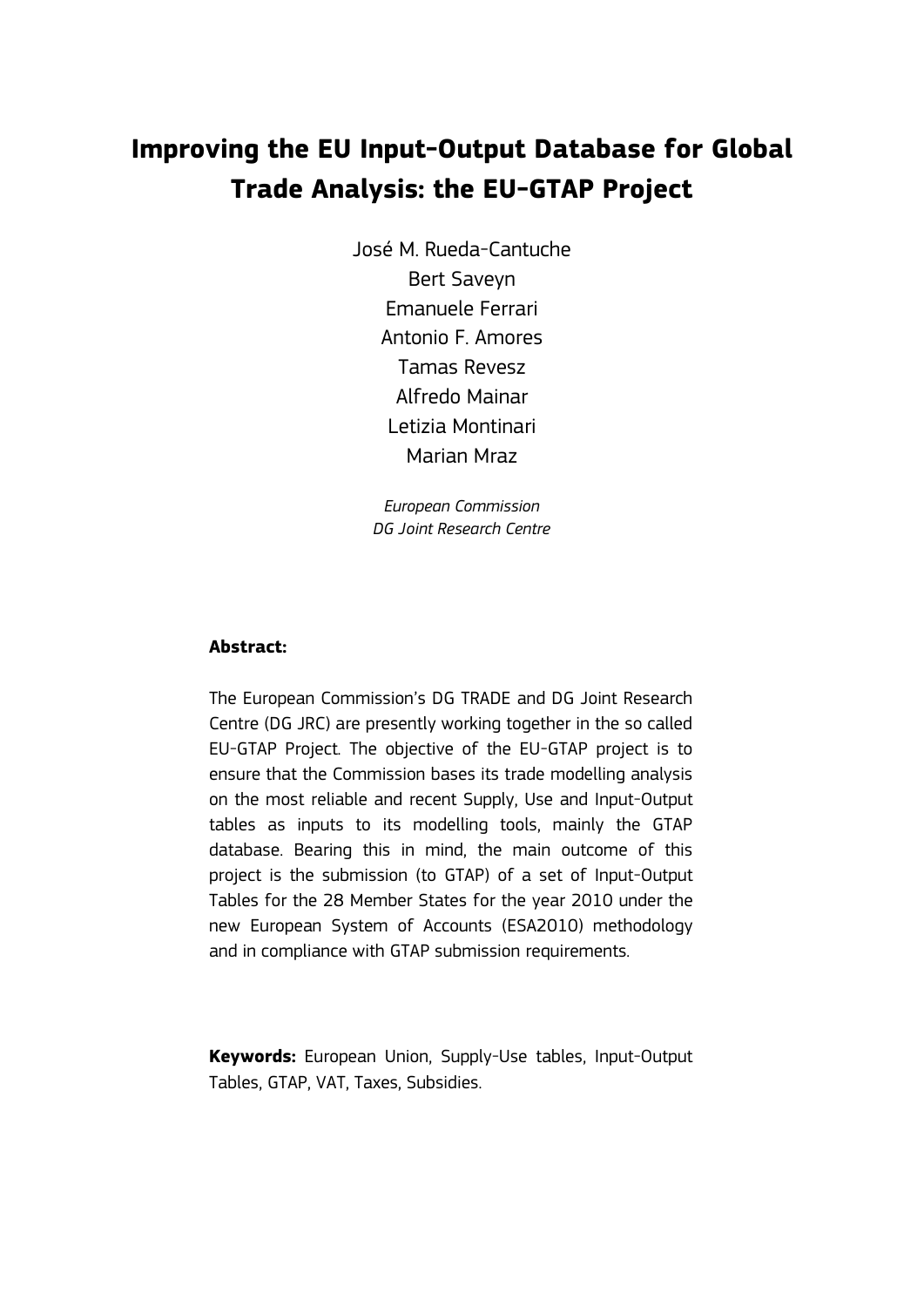# **1. Background**

 $\overline{a}$ 

The European Court of Auditors recently scrutinised the way the European Commission analyses the impact of free trade agreements with its external partners $^1$ . The main objective of the Court's audit was to evaluate whether the Commission has appropriately assessed the economic effects of its preferential trade agreements. Subsequently the Court issued recommendation in specific area for the Commission to improve its assessment. In this context one of the recommendations of the Court was in respect to the need for updating the database used as an input for the modelling analysis carried out by the Commission.

More specifically the Court found that the Input-Output tables in the GTAP database rely on supply and use tables at current prices for the year 2000 although more recent data is available at Eurostat (ESTAT). Hence the Court recommends updating the supply and use tables for EU28 Member States so as to reflect the most accurate technical coefficients and structures of commodities for final and intermediate use.

With this purpose, the European Commission's DG TRADE and DG Joint Research Centre (DG JRC) are presently working together in the so called EU-GTAP Project. The objective of the EU-GTAP project is to ensure that the Commission bases its trade modelling analysis on the most reliable and recent Supply, Use and Input-Output tables as inputs to its modelling tools, mainly the GTAP database. Bearing this in mind, the main outcome of this project is the submission (to GTAP) of a set of Input-Output Tables for the 28 Member States for the year 2010 under the new European System of Accounts (ESA2010) methodology and in compliance with GTAP submission requirements.

DG JRC will use ESA2010 ESTAT Supply, Use and IO Tables (with NACE Rev.2 / CPA 2008 resolution) for 2010 and for each Member State (EU28) to make the conversion from NACE/CPA classification into the GTAP classification. The delivery to GTAP is scheduled for the end of 2015. The DG JRC will proceed to estimate missing countries wherever necessary following a set of good practice guidelines developed by ESTAT and the DG JRC (Rueda-Cantuche et al, 2015) and it will also project missing tables using the Euro method (Eurostat, 2008). Those guidelines have already been endorsed by some of the Member States of the EU through the regular meetings of the Eurostat Technical Group on the Consolidation of European Supply, Use and Input-Output Tables. The Input-Output (IO) tables to be delivered to GTAP will include a matrix of imports distinguishing between intermediate uses by activity and final demand by user. They will also distinguish between extra-EU and intra-EU exports by product. However, this distinction is not available in imports, although it could be estimated using the COMEXT database.

As supplementary tasks, the DG JRC will investigate the sources of difference in Supply and Use tables for 2010 between the two different European accounting systems (ESA95 and ESA10). Besides, the project will also provide fully-fledged matrices of Taxes less Subsidies on Products that may be split into: VAT; Other taxes on products (excises), excluding import tariffs; Import tariffs, depending on data availability; Subsidies on agricultural products; and Other subsidies on products.

 $1$  European Court of Auditors (2014), Are preferential trade arrangements appropriately managed? Special report.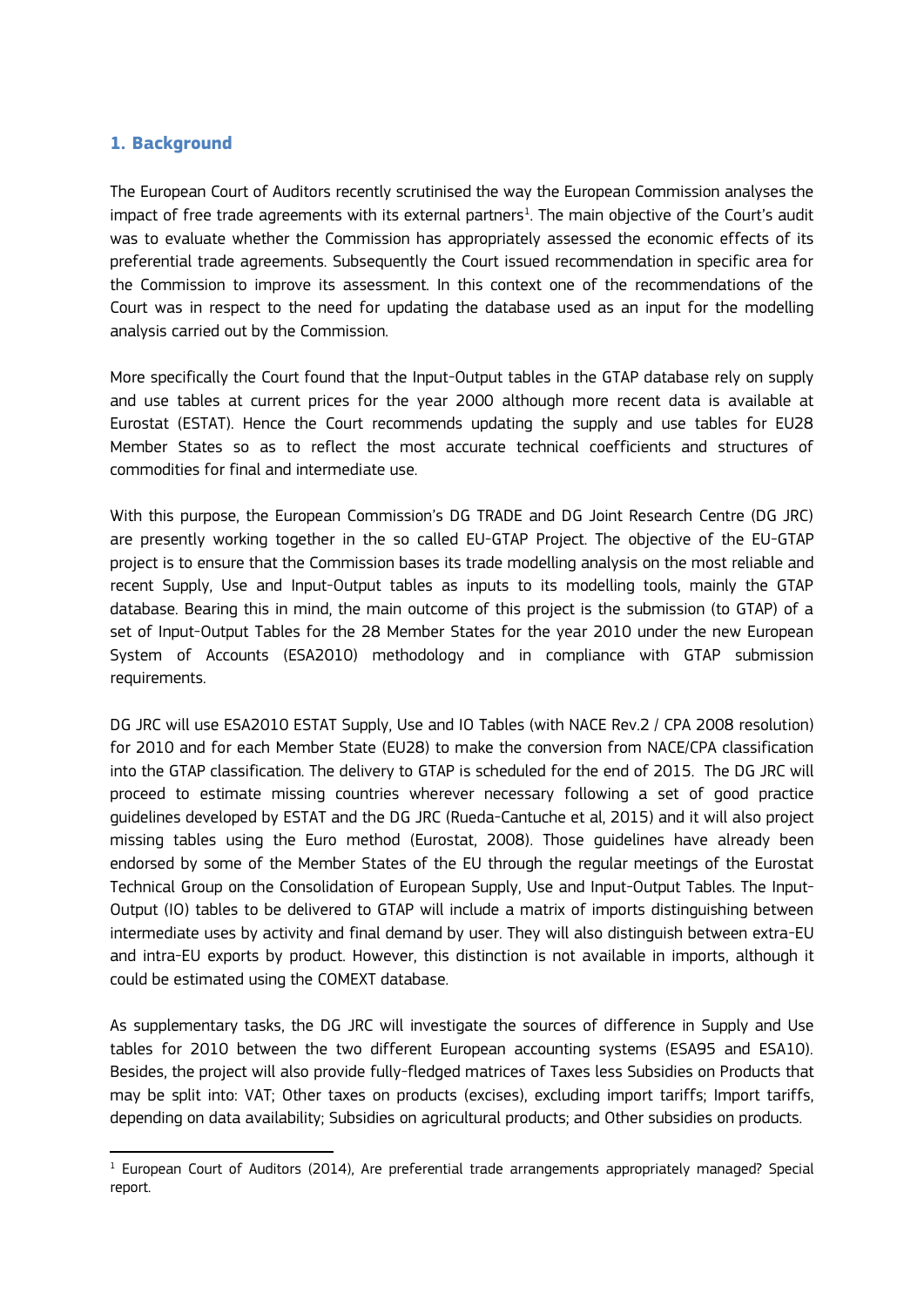# **2. Process of estimation**

## 2.1. GTAP requirements

The main objective of the EU-GTAP Project is twofold: the Input-Output Tables produced must be in line with GTAP requirements and must include the most recent updated Supply, Use and Input-Output Tables (and methods) from Eurostat, as suggested by the European Court of Auditors.

The next section describes how this project makes sure that the most recent updated Eurostat data and methods are incorporated in the results of the project. As regard the compliance with GTAP requirements, Huff et al (2000) describes the requirements of the Input-Output databases contributions. They refer to the following aspects:

- a) The construction of Input-Output tables (Huff et al, 2000, section 2)
- b) The product breakdown should match GTAP sectorial classification and the IO table should have GTAP's format (Huff et al, 2000, sections 3 and 4)
- c) Treatment of imports (Huff et al, 2000, section 5)
- d) Checking accounting identities and non-negativity (Huff et al, 2000, section 6)
- e) Reporting data sources and problems encountered should be included into a documentation (Huff et al, 2000, section 8)

In line with these requirements, the final dataset will consist of a set of IOTs for the 28 Member States for 2010 in the new ESA2010 and the GTAP classification, to be delivered by December 2015. In particular, this submission corresponds to the so called UF tables (strictly IO tables with a distinction between domestic and import uses) as in Huff et al (2000). Complementarily, the submission of the so called UP tables (IO tables plus Taxes less subsidies on products) will be done by spring 2016. A final report will eventually be written describing the methodology, data sources and problems encountered, of which its final version will be submitted in June 2016.

# 2.2. Process of estimation: the UF tables

The process of construction of the UF tables will be different depending on the available information (Figure 1). Wherever official product by product IOTs are available with a proper distinction between domestic and import uses, they will be directly transformed into the GTAP classification. However, some countries produce industry by industry IOTs instead. In such case, we will use the mathematical formulations described in Rueda Cantuche (2011) to derive the corresponding product by product IOTs on the basis of the available industry by industry official IOTs. Subsequently, they will be transformed into the GTAP classification.

But the most demanding task is to produce IOTs out from official Supply and Use Tables (SUTs) at basic prices. Although there will be official SUTs available for some countries, it will not be the case for others. In such cases, we will adopt the good practice guidelines developed by the DG Joint Research Centre for Eurostat (Rueda-Cantuche et al, 2015) and the so called Euro method (Eurostat, 2008) for the estimation and projection of SUTs, respectively. Compared with other projection methods like those using cross-entropy functions or the minimum information loss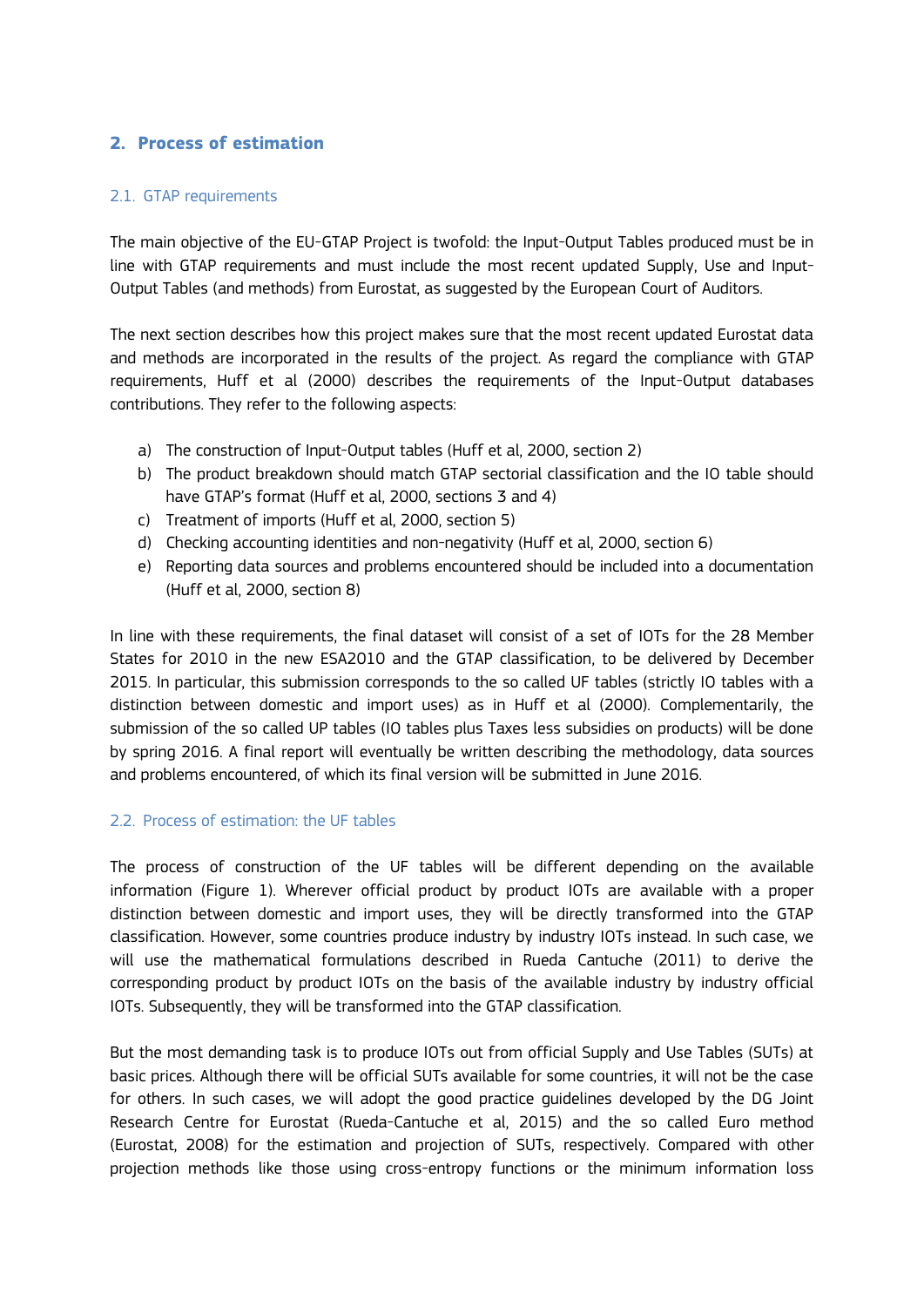principle, the Euro method has the advantage of assuming the Leontief input-output model to make the projections, rather than minimising the distance between the resulting table and the base one.

Once SUTs have been projected or estimated, product by product IOTs will be constructed using the industry technology assumption (Model B, in Eurostat, 2008). Those IOTs will eventually be transformed into UF tables by complying with the GTAP classification.



Figure 1. Construction of the UF tables

If the distinction between domestic and import uses were absent, we would use the Eurostat's good practice guidelines (Rueda-Cantuche et al, 2015) to estimate them before applying the process described in Fig.1.

#### 2.3. Process of estimation: the UP tables

Following Huff et al (2000), the UP tables are the sum of the UF tables and (product by product) tables of Taxes less Subsidies on Products (TLS) with a distinction between net taxes revenues coming from domestic and imported uses. However, the Eurostat submissions are (product by industry) tables of Taxes less Subsidies on Products (TLS) without such a distinction between domestic and import driven net taxes revenues. Therefore, this project will implement a mechanism (see Figure 2) to convert the Eurostat TLS tables into the TLS tables as required by the GTAP database. Once these tables will be estimated, the UP tables will be produced straightforwardly by adding the UF tables to them.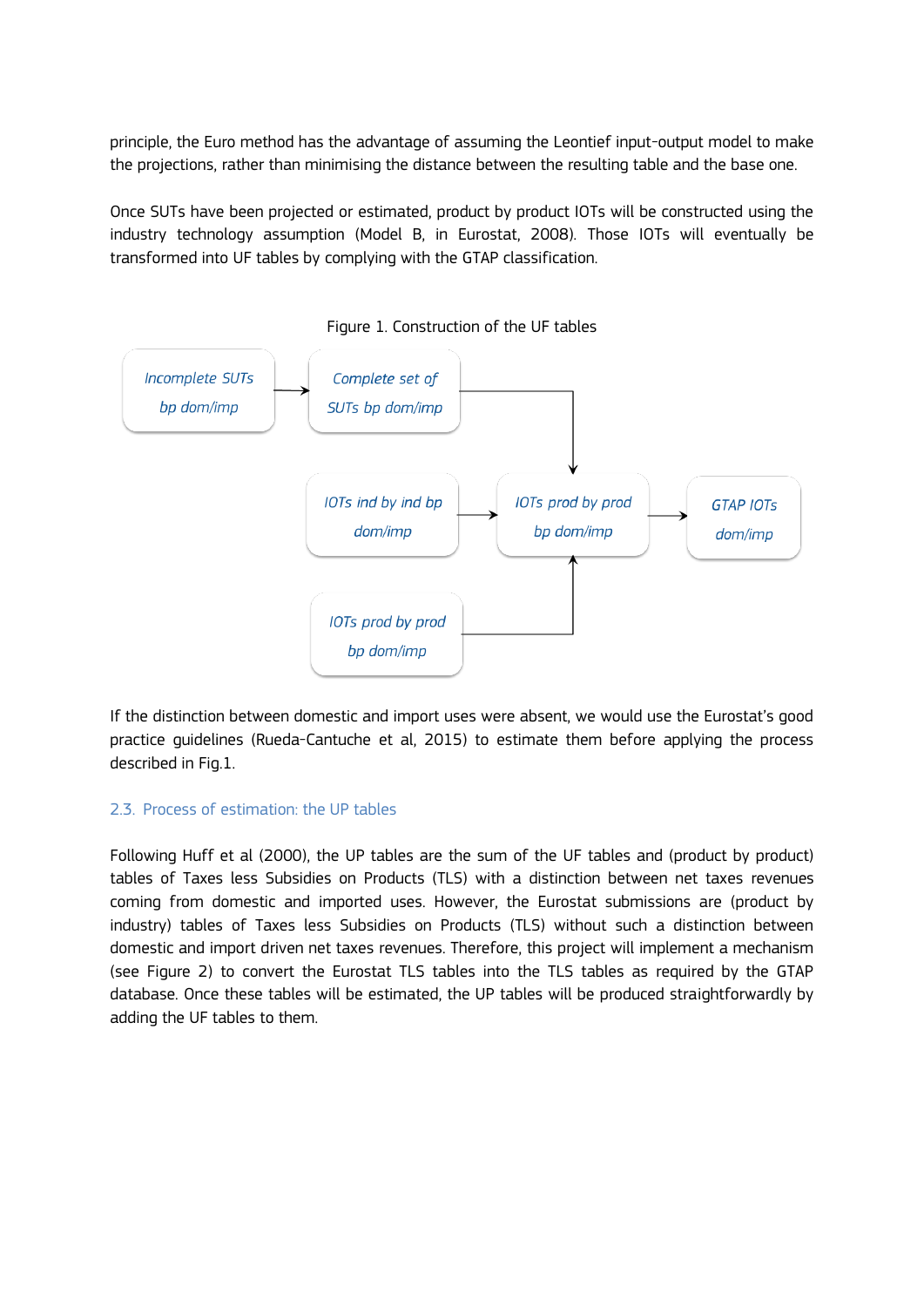

Figure 2. Construction of the UP tables (TLS)

The process will estimate the TLS tables as the sum of four separate tables concerning: VAT, other taxes on products (excises), import tariffs and subsidies on products (in negative values). Wherever official tables will be available, we will use them directly. Otherwise, we will use other data sources relevant for the split and estimation of the various tables (see section 3 for further details) together with the available official (product by industry) total TLS tables. Next, the full set of tables will be split up into tax revenues coming from domestic and from import uses (the same applies to subsidies). We will take into account that import tariffs should only be linked to the import use tables for carrying out the split. In a third step, we will develop an ad-hoc transformation method to estimate the (product by product) TLS tables taking into account all other information that could be available in product by product IOTs and official total (product by industry) TLS tables. As a final step, the resulting tables of VAT, other taxes on products, tariffs and subsidies on products will be aggregated to form one single TLS table (total) that will be converted into the GTAP classification.

# **3. Data sources**

#### 3.1. Eurostat: Supply, Use and Input-Output Tables; and valuation matrices

The Regulation (EU) No 549/2013 of the European Parliament and of the Council of 21 May 2013 on the European System of National and Regional Accounts in the European Union implements the European System of National Accounts (ESA 2010). This regulation determines the methodology to be used for the compilation of national accounts data to be submitted to Eurostat, as well as the data transmission programme. The transmission of data related to the SUIOTs from the Member States and EFTA countries is defined in this regulation (annual for Supply and Use Tables and fiveyearly for Input-Output Tables).

The European System of National and Regional Accounts (ESA 2010) is the newest internationally compatible EU accounting framework for a systematic and detailed description of an economy. ESA 2010 was published in the Official Journal on 26 June 2013. It will be implemented as from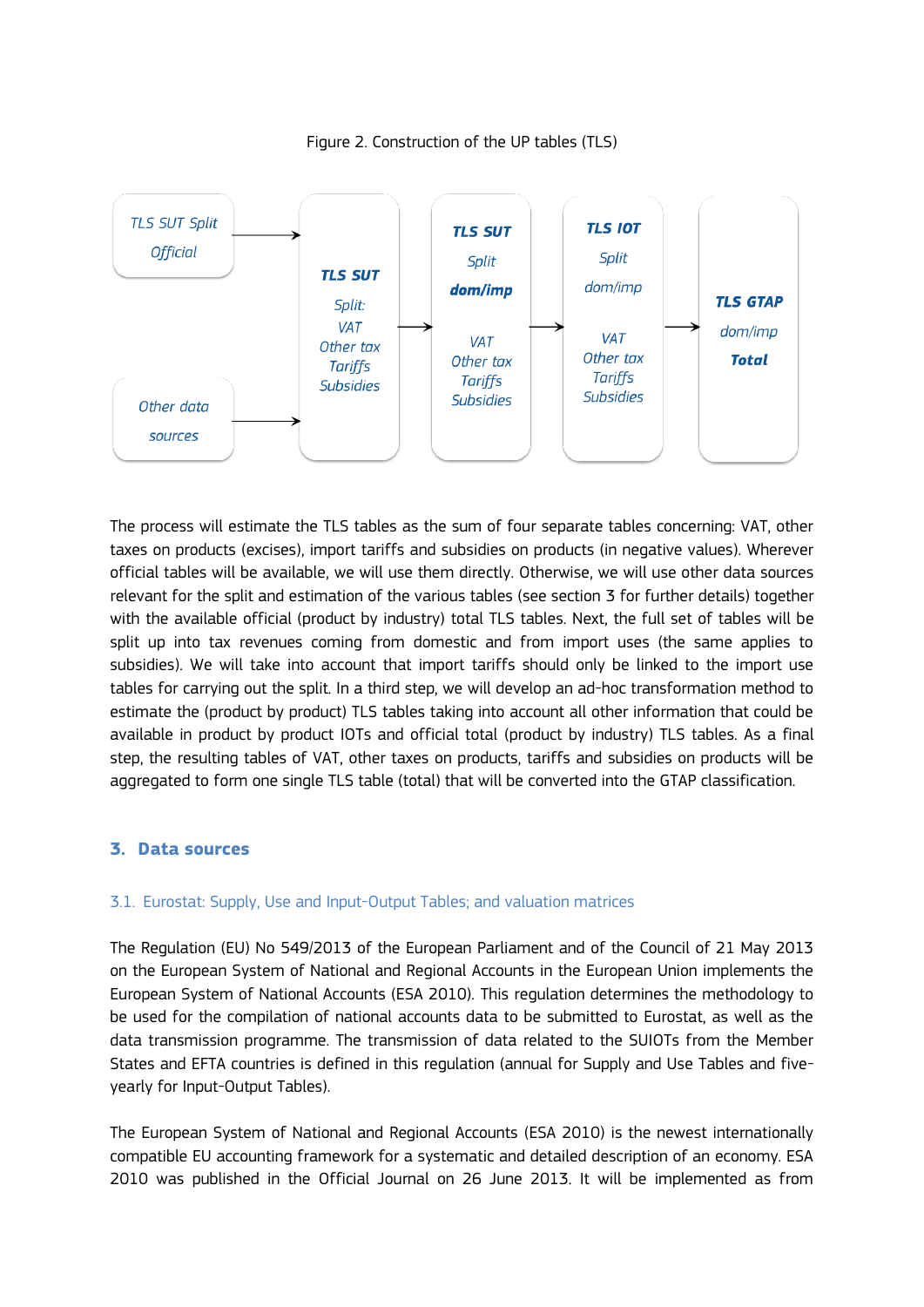September 2014; from that date onwards the data transmission from Member States to Eurostat will follow ESA 2010 rules. The ESA2010 Transmission programme (TP) of data describes the programme of national accounts data delivery within the framework of the new ESA 2010, as defined in Annex B of the Council Regulation (EU) No 549/2013 of the European Parliament and of the Council of 21 May 2013 (cf. also Article 3 of this regulation).

The ESA2010 TP establishes that Member States must deliver on an annual basis Supply Tables at basic prices, including a transformation into purchasers' prices and Use Tables at purchasers' prices; and on a five-yearly basis (for reference years ending in 0 or 5) Input-Output Tables at basic prices. With the new ESA2010 TP, the following five additional tables at current prices must also be delivered starting from the reference year 2010 onwards:

- Use table at basic prices;
- Use table for domestic output at basic prices;
- Use table for imports at basic prices;
- Table of trade and transport margins;
- Table of taxes less subsidies on products

This project will therefore rely on the expected submissions of the Member States and will estimate the missing tables using as much as possible official statistics and the Eurostat and the DG JRC expertise coming from their current experience in the construction of the EU and euro area consolidated SUIOTs (Rueda-Cantuche et al, 2015 and Eurostat, 2008).

As of April 2015, thirteen countries are available and four other countries are expected to deliver the tables before June 2015; with respect to the remaining eleven countries, we will most likely have to project 6 countries using projection methods (i.e. Euro method from Eurostat, 2008) and estimate 5 countries, using the set of good practice guidelines developed by the DG JRC for Eurostat (Rueda-Cantuche et al, 2015). The conversion of Supply and Use tables into (product by product) Input-Output Tables will be done using the industry technology assumption (Model B, in Eurostat, 2008).

#### 3.2. Other data sources

Besides the collection of Supply, Use and Input-Output Tables and valuation matrices, the following datasets will be useful for: (a) splitting up the matrices of Taxes less Subsidies on Products (TLS) into VAT, other taxes on products, import tariffs and other subsidies on products, separately; and (b) transforming the resulting tables from the CPA-NACE format into the GTAP classification.

# *3.2.1. National Tax Lists (NTL)*

The National Tax Lists contain detailed lists of taxes, social contributions and related tax revenues according to national and System of National Accounts (SNA) classifications, often for the period 1995-2012.

However, the lists are still far from being homogenous across countries in terms of the degree of detail and reporting periods, thus leading to time consuming manual adjustments. Our preliminary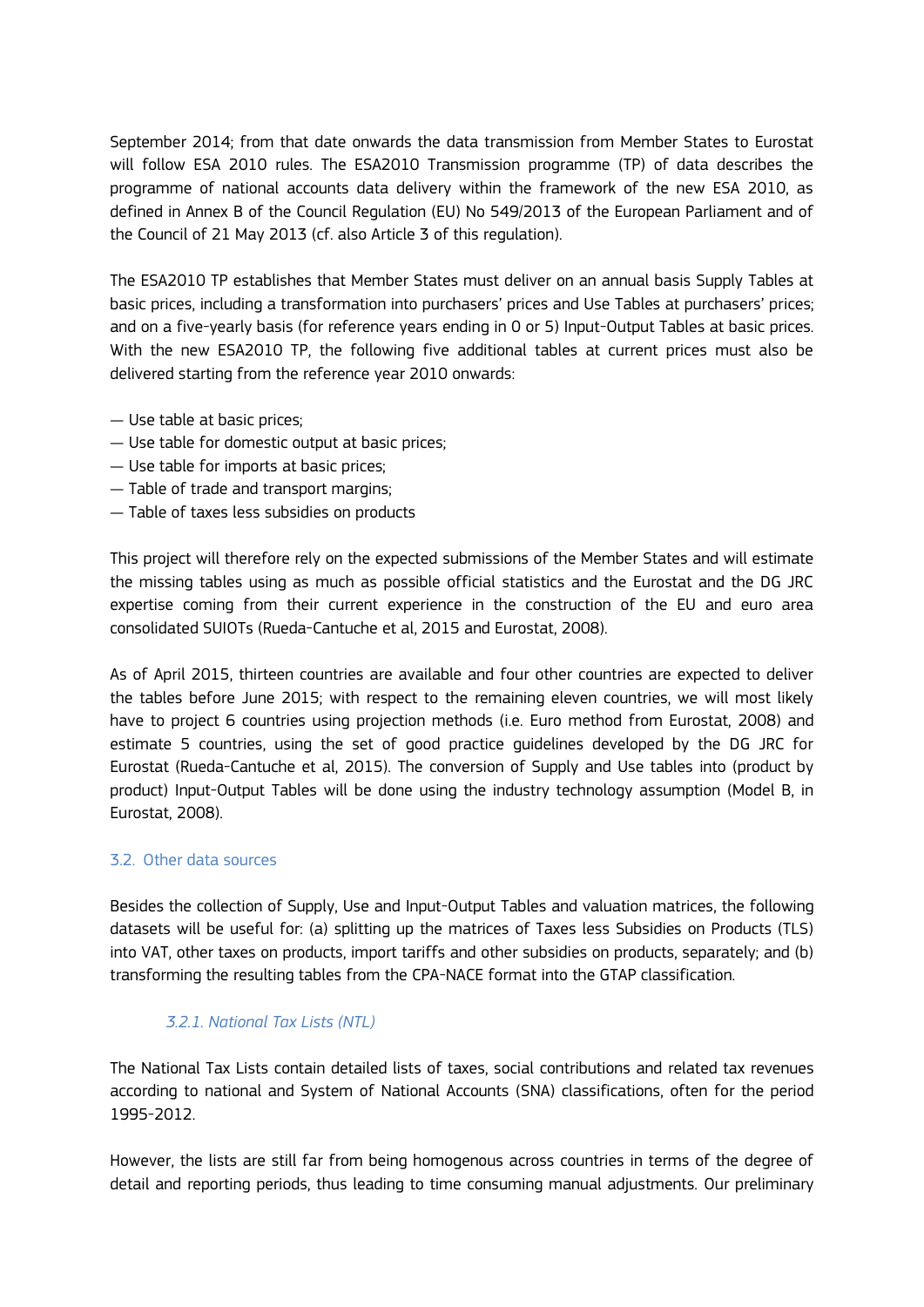investigation of the Czech, Portuguese and Slovak data also revealed that there are occasionally apparent differences and inconsistencies between the NTL and other sources (notably the TLS matrix or the National Accounts values). As a result, this project will elaborate a reconciliation process that will be described in detail in the final report of the project (June 2016).

# *3.2.2. National Accounts (NAs)*

Eurostat provides data on National Accounts for all SNA categories (e.g. taxes, although with less detail) and institutional sectors (in national currency). Eurostat also provides the main national accounts tax aggregates by country, broken down into rather detailed tax categories. It is also worth mentioning that it also includes the tax received by the EU institutions, e.g. a part of the VAT and the bulk of the import duties.

The values from NAs may often differ due to different vintages of data revisions /submissions. For our purposes, supplementary data from NAs/NTL/… will be re-scaled to SUIOTs totals in order to preserve a balanced Input-Output framework.

# *3.2.3. DG TAXUD: Excise taxes*

The excise tax revenues by excise goods can be found in the following publications downloadable from the DG TAXUD homepage:

*European Commission: Excise Duty Tables – Tax receipts (Energy products and Electricity, Alcoholic beverages, Tobacco) – publication of the EC Directorate General Taxation and Customs Union (TAXUD) in July 2012 Ref 1.035.*

In the case of the energy products, additional information on rates and other auxiliary information (subsidies, VAT-rates) can be found in the following publication:

*European Commission: Excise Duty Tables – Part II – Energy products and Electricity – publication of the EC Directorate General Taxation and Customs Union (TAXUD) in January 2010), Ref 1.030.*

# *3.2.4. Value Added Tax*

The data on Value Added taxes can be found in the following publications:

CASE (Centre for Social and Economic Research): '2012 Update Report to the Study to quantify and analyse the VAT Gap in the EU-27 Member States' - report commissioned by the European Commission (DG TAXUD) and published in Warsaw, September 2014 (TAXUD/2013/DE/321, FWC No. TAXUD/2010/CC/104 EC VAT-gap).

European Commission [2004]: TAXATION PAPERS – 'VAT indicators' - working paper (No. 2/2004, DOC TAXUD/2004/2004–EN) – publication of the EC Directorate General Taxation and Customs Union.

European Commission [2012]: 'VAT Rates Applied in the Member States of the European Community – Situation at 1st July 2010' - Taxud.c.1(2010) 477911 – EN publication of the EC Taxation and Customs Union.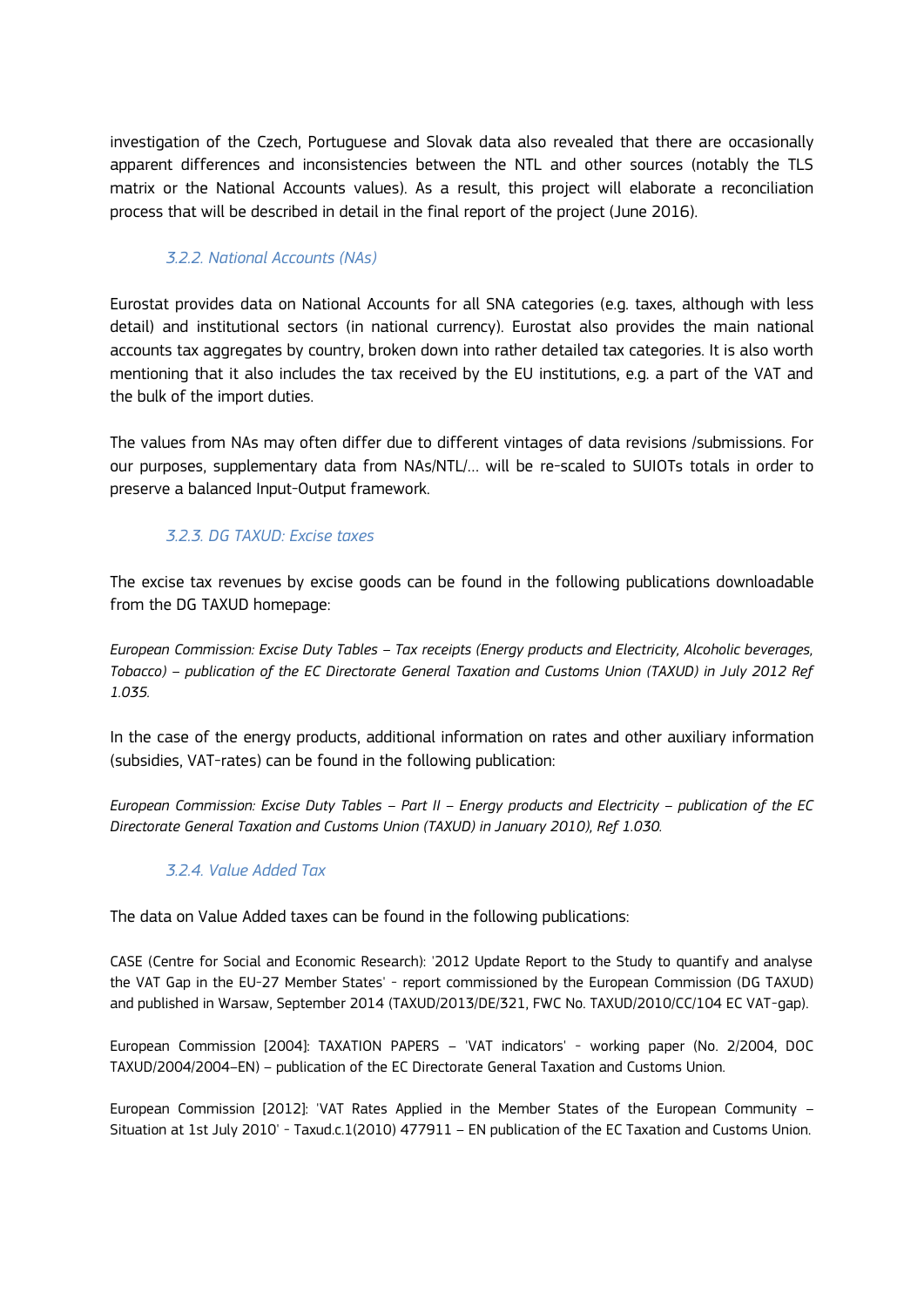Reckon [2009]: Study to quantify and analyse the VAT gap in the EU-25 Member States, study report written for the DG Taxation and Customs Union (TAXUD).

Schneider [2010]: The Shadow Economy in Europe, 2010, Johannes Kepler University of Linz, publication of the A.T. Kearney consulting firm.

## *3.2.5. Agriculture and food industry specific data*

The following information will be used to deal with agricultural and food industry data related to taxes and subsidies on products.

Britz and Witzke (2012), "CAPRI model documentation: 2014", database of the "Common Agricultural Policy Regional Impact" modelling system (CAPRI) at Member State level [http://www.capri](http://www.capri-model.org/docs/capri_documentation.pdf)[model.org/docs/capri\\_documentation.pdf](http://www.capri-model.org/docs/capri_documentation.pdf)

OECD Producer and Consumer Support Estimates database (2014) and the OECD specific document: European Union: Estimates of Support to Agriculture; this database will be useful for the estimation of subsidies on products. <http://www.oecd.org/tad/agricultural-policies/producerandconsumersupportestimatesdatabase.htm>

Eurostat database on Economic Accounts for Agriculture and other related Eurostat databases.

Eurostat's Structural Business Statistics by industry and enterprises (NACE Rev. 2, B-E) will be used for the transformation of the food industry sectors.

# *3.2.6. Other data sources*

Although not exhaustive, these are additional data sources that will be used in the project for various purposes:

Investment by institutional sectors (Eurostat)

Environmentally Related Taxes, Fees and Charges - Revenues raised by environmentally related taxes for selected countries – OECD database [\(http://www2.oecd.org/ecoinst/queries/Query\\_2.aspx?QryCtx=2\)](http://www2.oecd.org/ecoinst/queries/Query_2.aspx?QryCtx=2). This information is essential to allocate product taxes correctly on the products where they were levied. Some of these environmental tax revenues may belong to the "other taxes on production", which is part of the gross value added and not part of the "taxes on products", as stated in the SNA08.

Eurostat's National Accounts Main Aggregates; consumption expenditure by COICOP categories (Eurostat website); this will be used in computing the average VAT rates for some CPA products and for estimating the household related excise taxes.

Exchange rates against the Euro and USD will also be used from the Eurostat website.

Other country specific data sources such as for Hungary and the Czech Republic: longer lists of tax revenues by products; more detailed Supply and Use tables, and investment matrices by asset and institutional sectors.